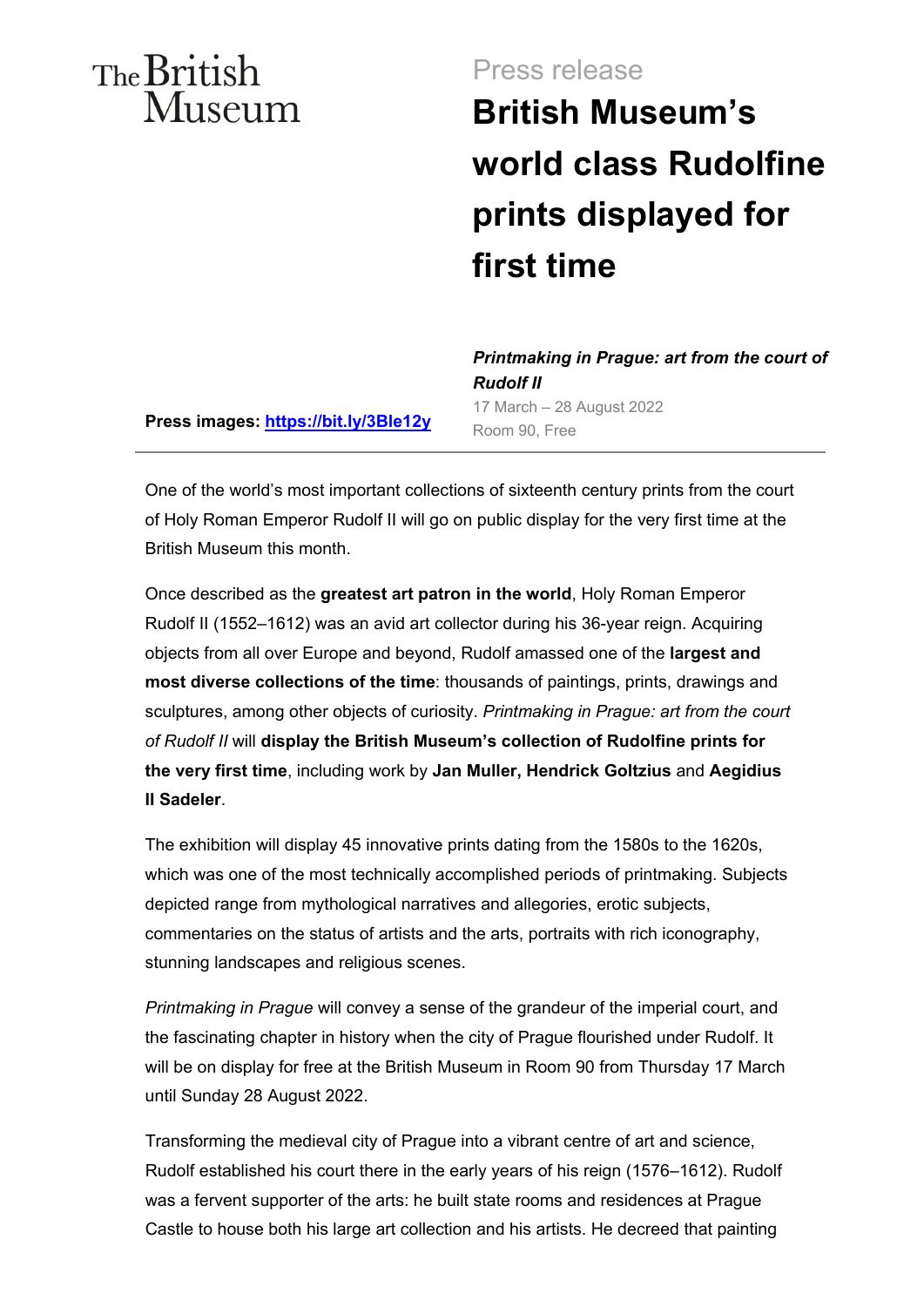was to be elevated from the realm of craft to an art, and conferred nobility upon several of his court artists – a turning point for **perceiving northern European artists as equal to their Italian counterparts on an international stage**.

Throughout his 36-year-long reign, Rudolf sought out leading artists for his court from across Europe, including painters Hans von Aachen (1552–1615), Bartholomeus Spranger (1546–1611), and sculptor Adriaen de Vries (c. 1545–1626). His **court artists specialised in creating elongated forms, powerful figures and graceful beauty**. Aegidius II Sadeler (c. 1570–1629) was appointed as the first ever-imperial engraver to Rudolf's court. Together with Hendrick Goltzius (1558–1617) and Jan Muller (1571–1628), Sadeler translated Rudolfine designs into print, making the courtly style accessible to a much broader audience across Europe – and spreading knowledge of his artistic patronage.

Highlights of the exhibition include Goltzius's *Wedding of Cupid and Psyche* (1587, after a design by Spranger) is a tour de force of engraving that showcases his signature swelling line to convey volumes and curves. In Muller's engraving of *Bacchus and Ceres* (c. 1597, after a painting by Spranger), he deftly translates Spranger's soft palette into monochrome, and depicts the mythological gods in an intimate moment. Muller's large-scale *Bellona leading the Imperial Army* (1600, after a design by Spranger) shows how prints for Rudolf's court glorified the emperor: Bellona, the Roman goddess of war, is shown blowing a trumpet and leading the Hapsburg standard. The Holy Roman Empire was at war with the Ottoman Empire during Rudolf's reign, and this victorious image was intended to inspire confidence.

Rudolf's *Kunstkammer* (cabinet of curiosities) was one of early modern Europe's most famed princely collections. Rudolf was a keen collector of northern art of the recent past, and his two favourite artists were Albrecht Dürer (1471–1528) and Pieter Bruegel (c. 1525–1569), artists best known for their ability to represent the natural world around them. In addition to collecting their works, Rudolf ushered in a revival of this older style, and commissioned new works in the style of Dürer and Bruegel.

**Olenka Horbatsch, Curator: Dutch and Flemish Prints & Drawings said:** "Prints from Rudolfine Prague are the aesthetic highpoint of engraving, and we are thrilled to present the Museum's treasures from this collection for the first time. These highly sophisticated prints, a number of which span several meters, showcase the virtuoso talent of printmakers to Rudolf's court."

The free exhibition *Printmaking in Prague: art from the court of Rudolf II*, opens at the British Museum on 17 March – 28 August 2022 in Room 90. Alongside this in Room 90 will be *Drawing attention: drawings by emerging British artists*.